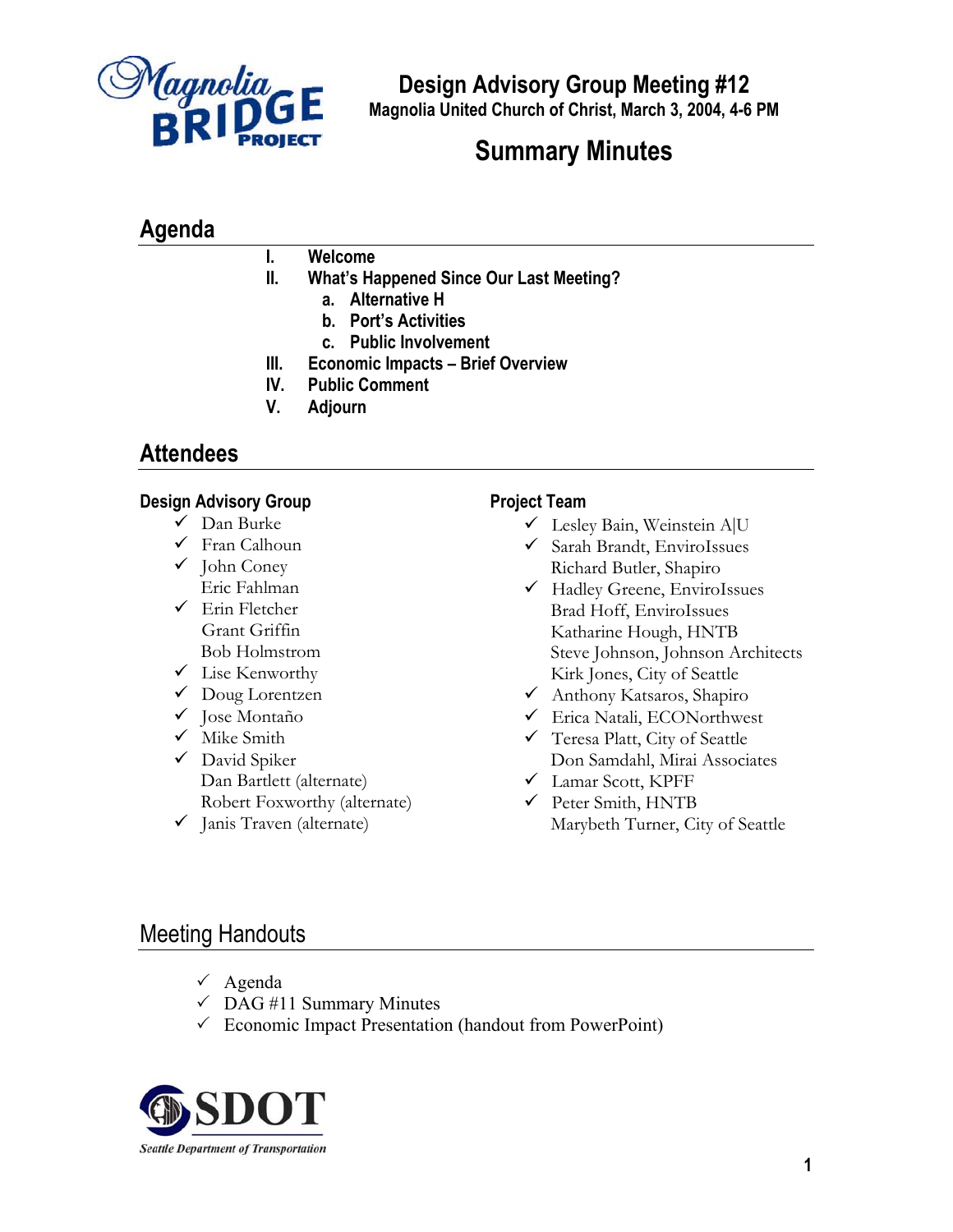# I. Welcome

# **Sarah Brandt, EnviroIssues**

Sarah welcomed the group and asked for approval of the minutes from the last meeting. There were no comments. Sarah asked the group to submit all further comments by Friday, March 5th.

# II. What's Happened Since Our Last Meeting?

**Teresa Platt, SDOT Project Manager/Peter Smith, HNTB** 

# **Alternative H**

Teresa said that Alternative H officially will not be carried forward for further analysis in the Environmental Impact Statement (EIS). However, Grace Crunican, Director of SDOT, feels strongly that more than two alternatives should be studied in the EIS. There may be a third build alternative included in the EIS, but SDOT does not have a clear idea of what that will be at this time. SDOT will consider several options, including some of the Port of Seattle's suggestions.

### **Discussion:**

| Kenworthy          | We have not seen any schematics from the Port. Can the DAG see the<br>alignments they are proposing?                                                                                                                                                                           |
|--------------------|--------------------------------------------------------------------------------------------------------------------------------------------------------------------------------------------------------------------------------------------------------------------------------|
| <b>Platt</b>       | The Port has not submitted any official drawings to the City.                                                                                                                                                                                                                  |
| <b>Burke</b>       | The Port is currently working on several alternatives, but has found some<br>problems with putting an alignment north of Citylce. Before anything<br>official is submitted to the City, the Port Commission must approve it.<br>Hopefully, this will happen sometime in March. |
| Kenworthy          | Can the Port notify the DAG when they decide when this issue will go in<br>front of the Port Commission?                                                                                                                                                                       |
| <b>Conclusion:</b> | Dan Burke confirmed that he would notify the DAG when the bridge<br>alignment is scheduled to be presented to the Port Commission. Teresa<br>moved on to a discussion of the Port's recent activities.                                                                         |

### **Port's Activities**

The Port is mainly concerned with the effect the Magnolia Bridge Project will have on its North Bay efforts. Currently, the Port is focusing on going out to groups in the community to update them on the North Bay project.

### **Public Involvement**

Sarah discussed upcoming public involvement efforts including briefings for BINMIC, the Magnolia Community Council, the Queen Anne Community Council Transportation Committee, and the Uptown Alliance. Two targeted neighborhood meetings are planned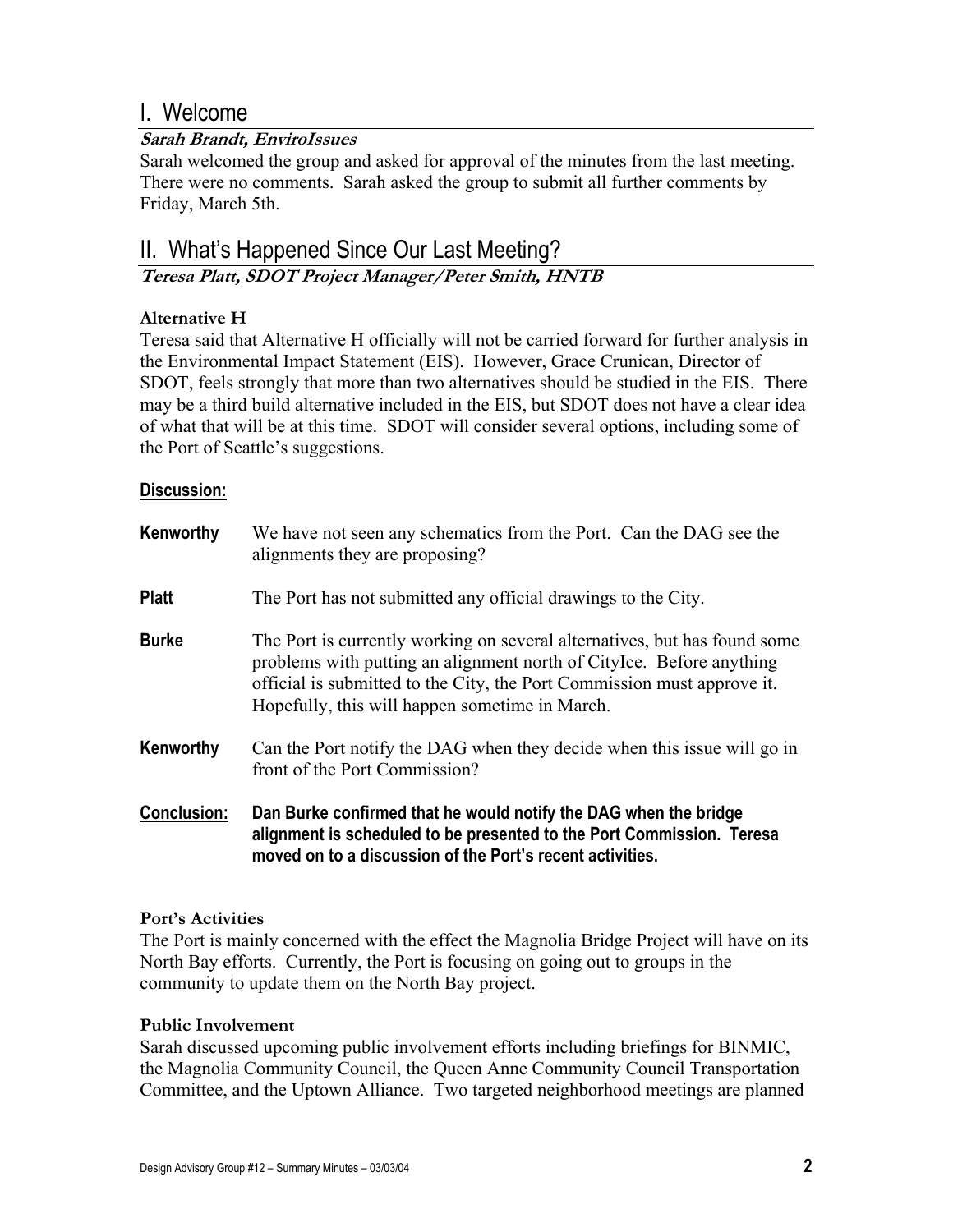for later in the spring. In addition, the project is hoping to present to the Seattle Design Commission in the next few months. Sarah asked the group to recommend any other groups they felt the project should talk to.

### **Discussion:**

| <b>Burke</b>       | The Port will be hosting a community meeting on-site in North Bay on<br>Saturday, April 24th. DAG members are encouraged to attend.                |
|--------------------|----------------------------------------------------------------------------------------------------------------------------------------------------|
| <b>Conclusion:</b> | It will be a busy spring for public involvement. The City will try to keep the<br>DAG updated on all community outreach efforts and opportunities. |

# III. Economic Overview

# **Erica Natali, ECONorthwest**

Erica Natali explained that ECONorthwest is preparing the economic section of the socioeconomic discipline report. A key element of their work has been interviewing businesses. In addition, ECONorthwest will conduct a cluster analysis of the project area. Paul Sommers' recent report on the marine industry, commissioned by the City, will be released on March 10; ECONorthwest will incorporate the report's findings into their report. (Note: The release of the Sommers' report was delayed until late April.)

Interviews were conducted with the 11 businesses that could potentially be affected by one of the alternatives. Marine businesses made up the largest sector of interviewees. Other business sectors included sports, petroleum/lubricants, music/video production, real estate marketing, and landowners. Most of the businesses that were interviewed are located along  $15<sup>th</sup>$  Avenue W or are Port tenants. The interview questionnaire touched on many different topics including what the business does, number and ethnicity of employees, how employees get to work, business operations and access, relocation effects, and what the business pays in taxes and revenues. Some of the information obtained during the business interviews will be used for the environmental justice report.

The business interviews resulted in several interesting and significant findings. Many businesses have been in the same location for many years (an average of 16 years for the businesses interviewed) and are very established. A total of 628 employees work at the businesses, including 406 full-time employees and 222 part-time employees. These businesses pay approximately \$1 million in annual sales and B&O taxes, and their total revenues (Interbay operations only) equal approximately \$540 million. When asked to rate the importance of various factors on their current operations, businesses indicated that proximity to customers and clients and access to transportation infrastructure including ship, rail, or roadway, were the most important factors.

Important lessons learned from the interviews were that the businesses relied heavily on their location, and that where they are determines how the business is run and its success. A relocation or transition could heavily affect these businesses, especially the maritime industries. Erica stressed that the maritime businesses are very interdependent, both physically and economically. They routinely transfer product between buildings and rely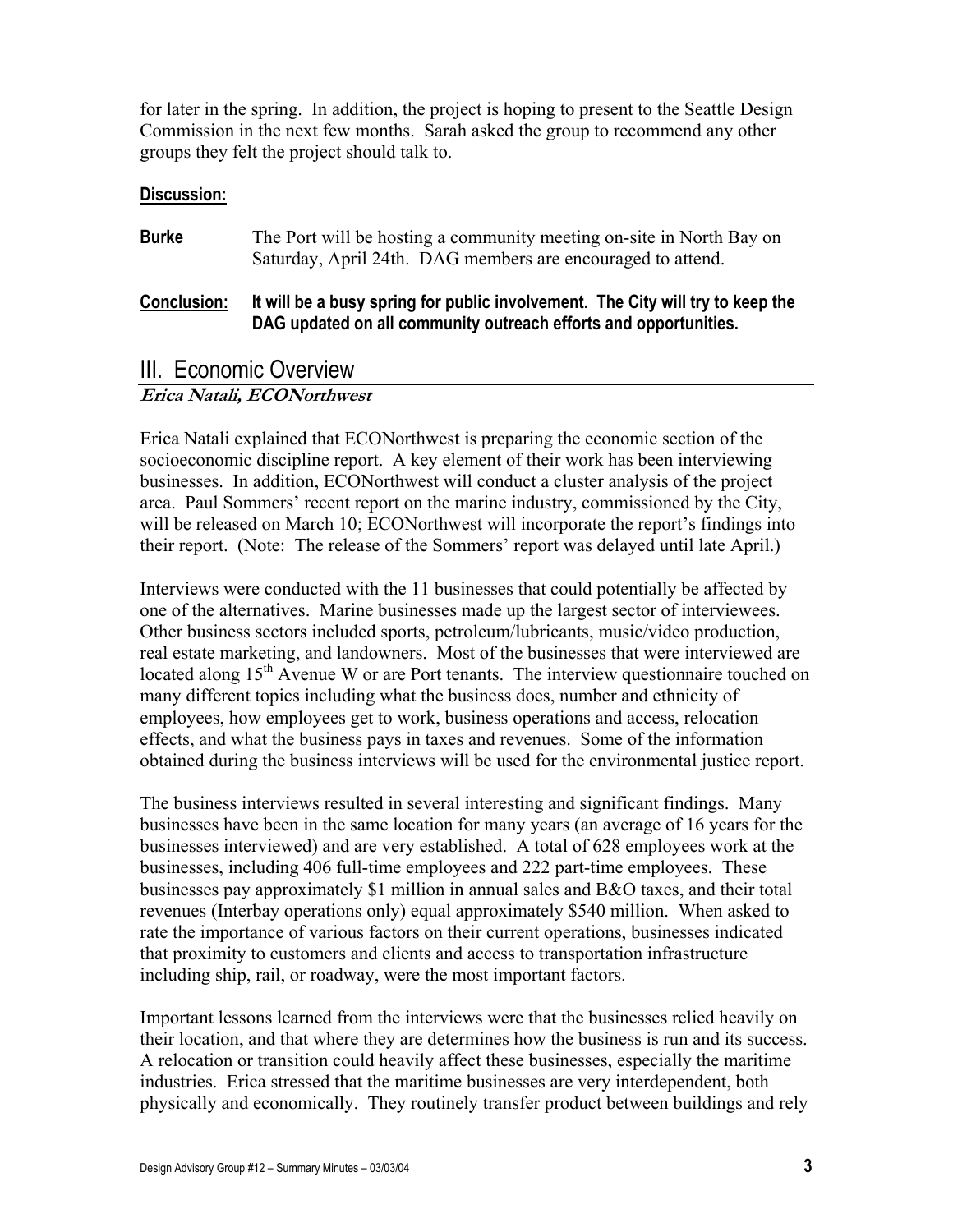on their proximity and shared business for customer relationship building and operational efficiency. If one of the businesses were to leave, or go out of business, it would heavily impact the others. Relocation, as long as it remained within the general area, would generally not be a problem. Other things that were found to be important included security and low lease rates. Some businesses mentioned that increased congestion and delays in the corridor would have a dramatic impact on sales, especially for businesses along 15th Avenue W.

Several businesses had specific concerns that will be noted in the report. Victory Studios was concerned about noise and vibration if the bridge was built near their building. This could cause disruption to their sound and video work, and possibly impede loading at their primary access door. Trident Seafoods is very concerned about construction impacts. They have a sophisticated air filtration system and have certain cleanliness requirements. Their business also is restricted from working at night, due to noise restrictions for the Magnolia community, so it will not be able to work around the construction schedule. Trident Seafoods would prefer not to lose any of their buildings to the project, even if it is one of the older buildings. Trident and Independent Packers are very concerned about the flow of traffic and product underneath the bridge; they rely on access to the piers and on moving back and forth underneath the bridge. Anthony's and other businesses run on a very tight, 24-hour schedule; they cannot be moved or closed for any amount of time. If these businesses do need to be moved, the move would have to be done well ahead of time to allow ample time to set up new operations before the old ones are shut down.

#### **Discussion:**

- **Burke** Are your figures on the number of employees referring to the number of employees who work in buildings that could be impacted by the project, or the total number of employees for each business?
- **Natali** We are including all employees at the location that could be affected by the project.
- **Kenworthy** It is refreshing to have this information being shared with the public. It has been hard for those of us who know the industry to show the interdependence of the maritime businesses. Mayor Nickels referred to the maritime cluster industry and the importance of family wage jobs in his recent State of the City address. One of the reasons Seattle is considered an unfriendly city for business, is the lack of concern for family wage jobs. The maritime industry, and the businesses in Interbay in particular, are an important source of family wage jobs and are important to the city. It is very impressive how ECONorthwest articulated the issues and grasped the importance of this industry.

### **Conclusion: Erica thanked the group and said she would be available to speak with DAG members who have further questions or information to share that could help**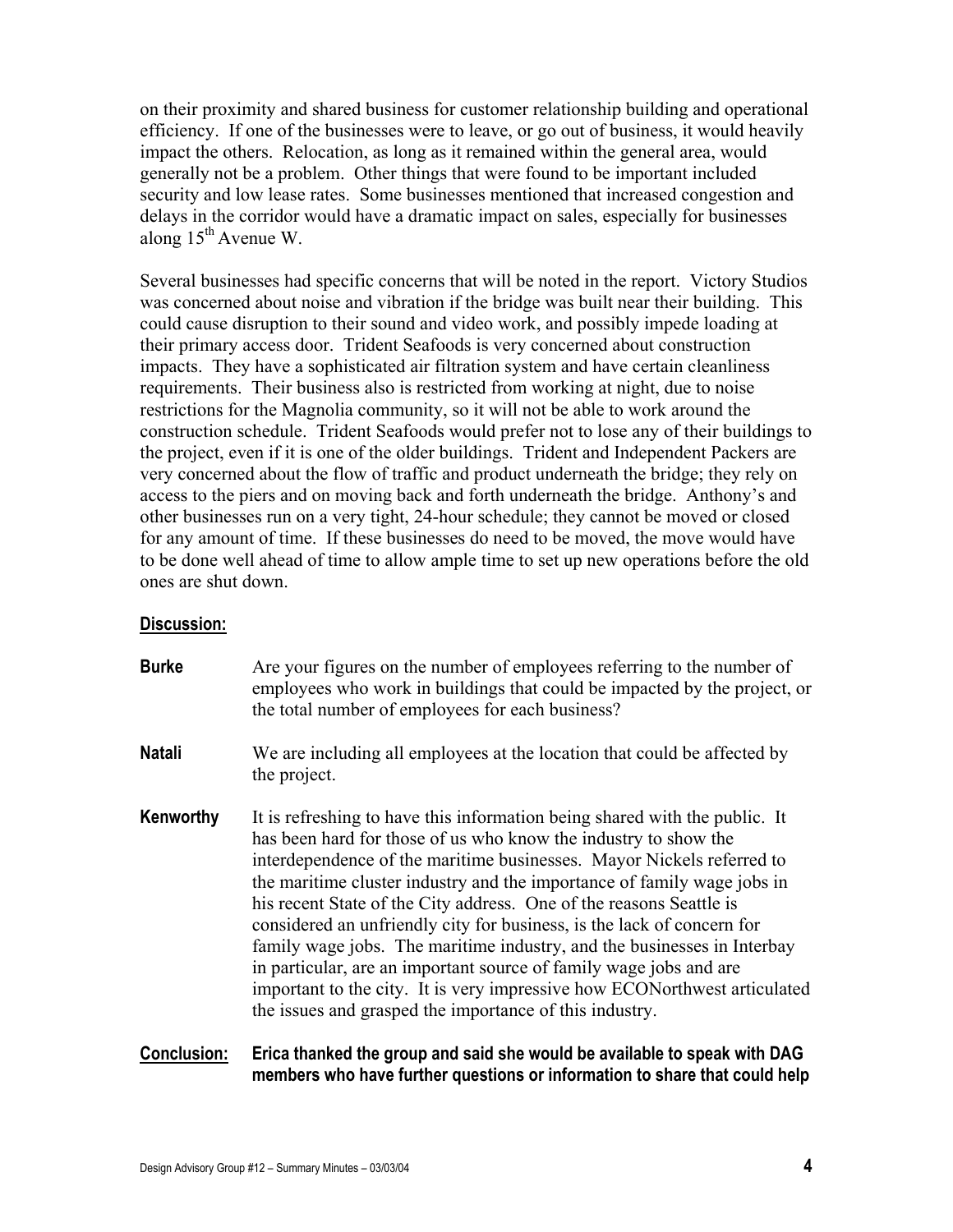**the economic report. Stephen Fitzroy from ECONorthwest will present more information on the economic analysis at the May DAG meeting.**

# III. Public Comment

| <b>Member</b><br>of the<br><b>Public</b> | Is the Port considering residential housing for North Bay?                                                                                                                                                                 |
|------------------------------------------|----------------------------------------------------------------------------------------------------------------------------------------------------------------------------------------------------------------------------|
| <b>Burke</b>                             | The Port Commission has not specifically sanctioned housing, but it is part<br>of the options being considered for mixed-use development in North Bay.                                                                     |
| <b>Member</b><br>of the<br><b>Public</b> | The community has heard rumors that the Port is considering low-cost or<br>subsidized housing. Is this true?                                                                                                               |
| <b>Burke</b>                             | The Port cannot respond to that rumor. One thing is certain; if housing is<br>built in North Bay it will be rental housing. The Port is not interested in<br>selling its property.                                         |
| <b>Member</b><br>of the<br><b>Public</b> | At one meeting, the Port said that North Bay was not zoned for housing.<br>Is this correct?                                                                                                                                |
| <b>Burke</b>                             | That is correct. Under the current industrial zoning, housing is not<br>allowed. The Port would like to consider a range of options and uses, but<br>ultimately, what uses are included will be up to the Port Commission. |
| M. Smith                                 | Paige Miller's presentation to the Magnolia Chamber of Commerce<br>seemed heavily focused on residential uses for North Bay, not industrial.                                                                               |
| <b>Burke</b>                             | Residential is an element of the Port's plans for mixed-use development.<br>From a planning perspective, it is important to have housing near jobs.                                                                        |
| M. Smith                                 | Opus' plans for their property along $15th$ Avenue W may be retail focused.<br>Does the Port coordinate with Opus about their plans for their property.                                                                    |
| <b>Burke</b>                             | Yes, the Port does meet with Opus about their plans.                                                                                                                                                                       |
| Kenworthy                                | Last summer, GM Nameplate said they were looking to move and the Port<br>did not talk with them about relocating onto Port property. What is the<br>current status of discussions with GM Nameplate?                       |
| <b>Burke</b>                             | The Port has had conversations with GM Nameplate, but I do not know<br>the exact nature of the discussions.                                                                                                                |